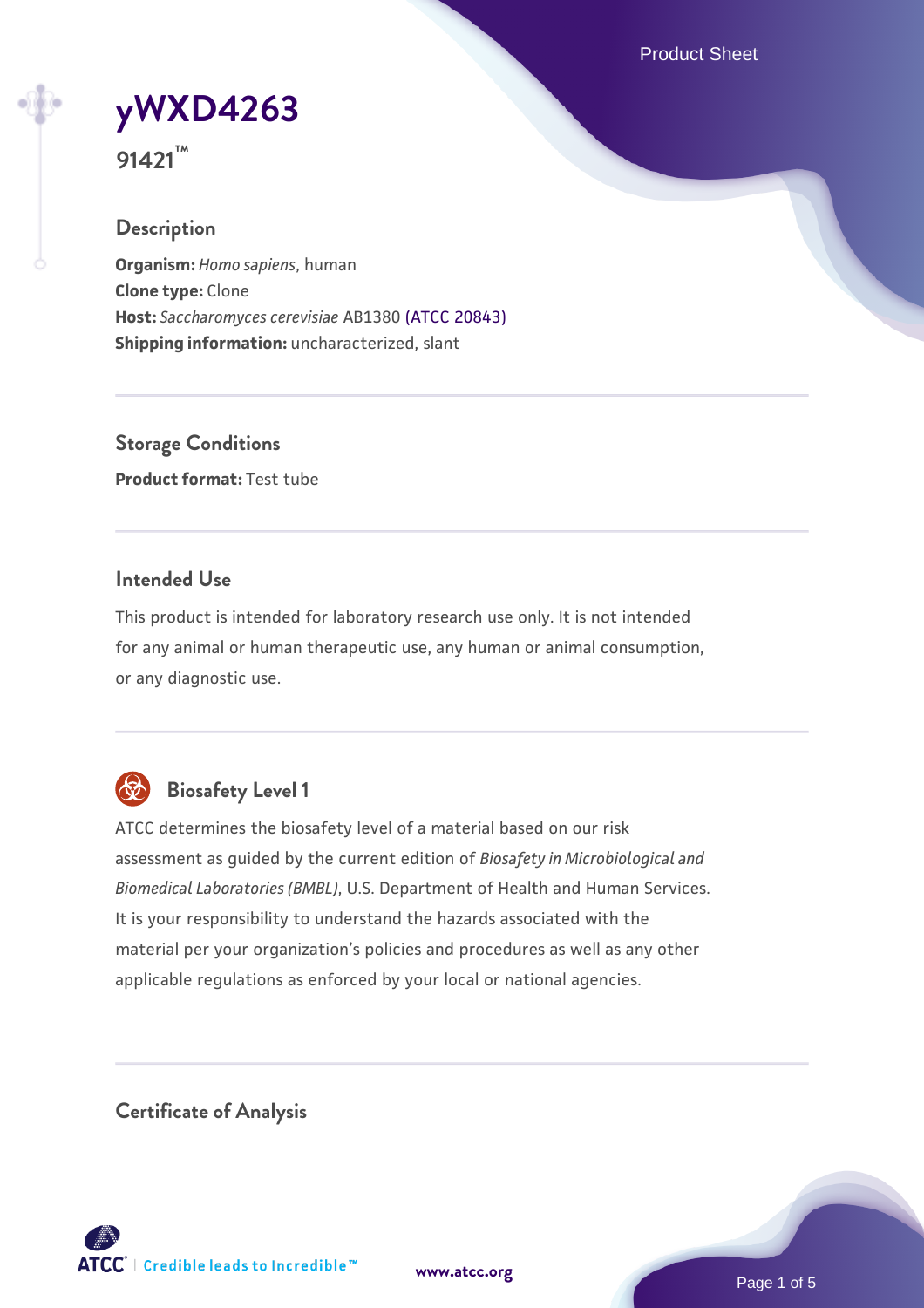# **[yWXD4263](https://www.atcc.org/products/91421)** Product Sheet **91421**

For batch-specific test results, refer to the applicable certificate of analysis that can be found at www.atcc.org.

### **Insert Information**

**Type of DNA:** genomic **Genome:** Homo sapiens **Chromosome:** X X pter-q27.3 **Gene name:** DNA Segment, single copy **Gene product:** DNA Segment, single copy [DXS2767] **Gene symbol:** DXS2767 **Contains complete coding sequence:** Unknown **Insert end:** EcoRI

### **Vector Information**

**Intact vector size:** 11.454 **Vector name:** pYAC4 **Type of vector:** YAC **Host range:** *Saccharomyces cerevisiae*; *Escherichia coli* **Vector information:** other: telomere, 3548-4235 other: telomere, 6012-6699 Cross references: DNA Seq. Acc.: U01086 **Cloning sites:** EcoRI **Markers:** SUP4; HIS3; ampR; URA3; TRP1 **Replicon:** pMB1, 7186-7186; ARS1, 9632-10376

### **Growth Conditions**

**Medium:**  [ATCC Medium 1245: YEPD](https://www.atcc.org/-/media/product-assets/documents/microbial-media-formulations/1/2/4/5/atcc-medium-1245.pdf?rev=705ca55d1b6f490a808a965d5c072196)



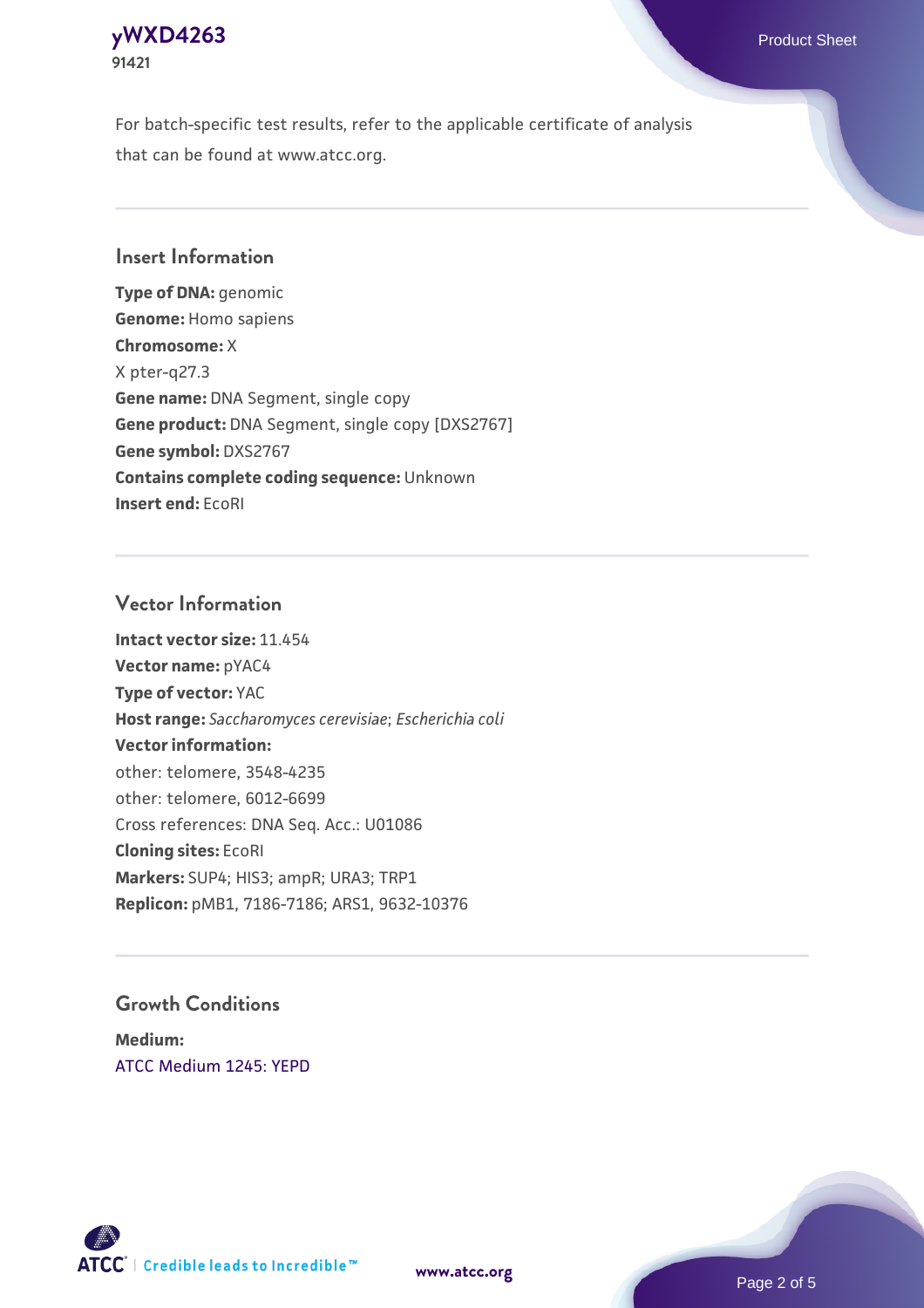#### **[yWXD4263](https://www.atcc.org/products/91421)** Product Sheet **91421**

#### **Temperature:** 30°C

#### **Notes**

More information may be available from ATCC (http://www.atcc.org or 703- 365-2620).

## **Material Citation**

If use of this material results in a scientific publication, please cite the material in the following manner: yWXD4263 (ATCC 91421)

### **References**

References and other information relating to this material are available at www.atcc.org.

### **Warranty**

The product is provided 'AS IS' and the viability of ATCC® products is warranted for 30 days from the date of shipment, provided that the customer has stored and handled the product according to the information included on the product information sheet, website, and Certificate of Analysis. For living cultures, ATCC lists the media formulation and reagents that have been found to be effective for the product. While other unspecified media and reagents may also produce satisfactory results, a change in the ATCC and/or depositor-recommended protocols may affect the recovery, growth, and/or function of the product. If an alternative medium formulation or reagent is used, the ATCC warranty for viability is no longer valid. Except as expressly set forth herein, no other warranties of any kind are



**[www.atcc.org](http://www.atcc.org)**

Page 3 of 5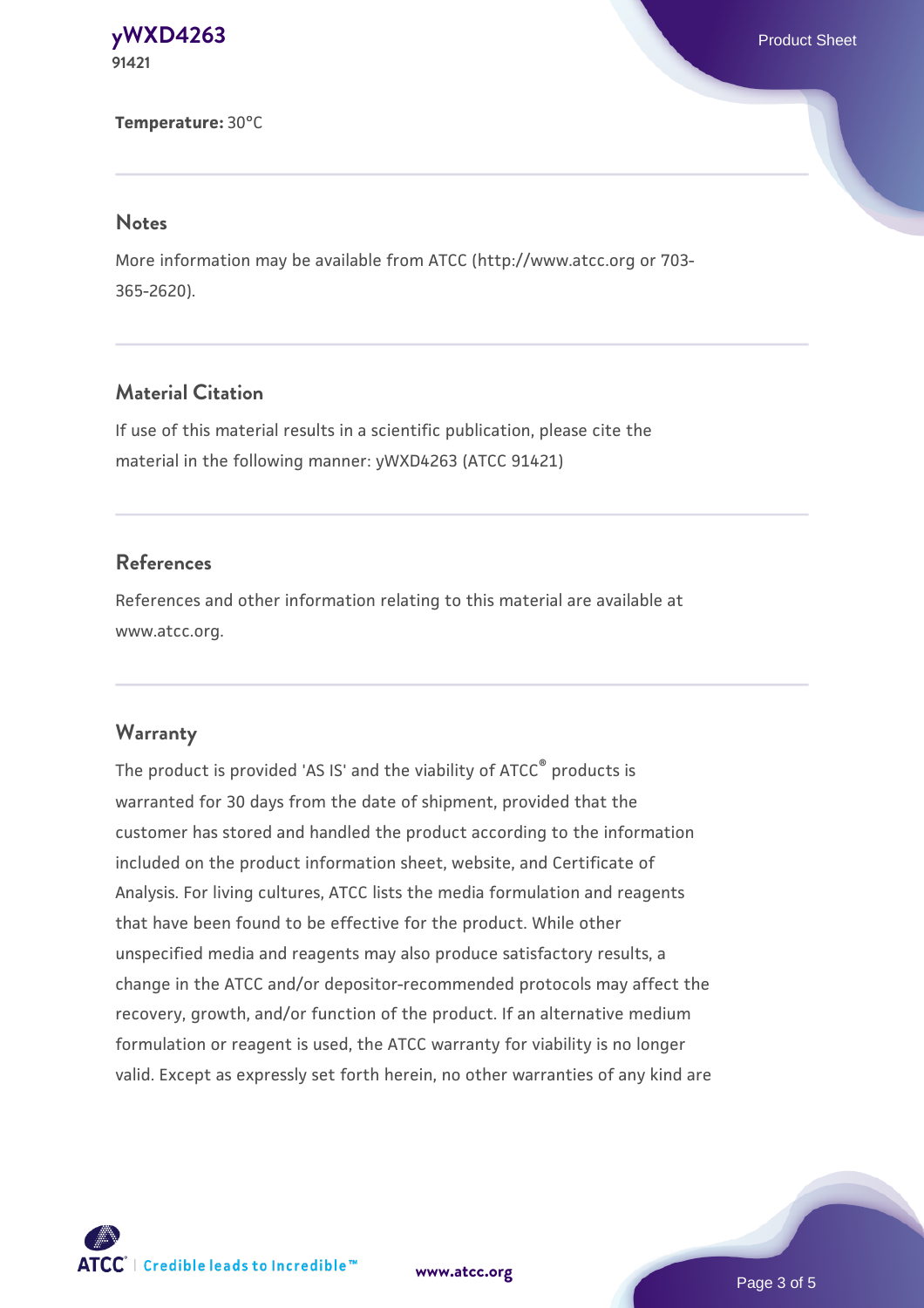

provided, express or implied, including, but not limited to, any implied warranties of merchantability, fitness for a particular purpose, manufacture according to cGMP standards, typicality, safety, accuracy, and/or noninfringement.

## **Disclaimers**

This product is intended for laboratory research use only. It is not intended for any animal or human therapeutic use, any human or animal consumption, or any diagnostic use. Any proposed commercial use is prohibited without a license from ATCC.

While ATCC uses reasonable efforts to include accurate and up-to-date information on this product sheet, ATCC makes no warranties or representations as to its accuracy. Citations from scientific literature and patents are provided for informational purposes only. ATCC does not warrant that such information has been confirmed to be accurate or complete and the customer bears the sole responsibility of confirming the accuracy and completeness of any such information.

This product is sent on the condition that the customer is responsible for and assumes all risk and responsibility in connection with the receipt, handling, storage, disposal, and use of the ATCC product including without limitation taking all appropriate safety and handling precautions to minimize health or environmental risk. As a condition of receiving the material, the customer agrees that any activity undertaken with the ATCC product and any progeny or modifications will be conducted in compliance with all applicable laws, regulations, and guidelines. This product is provided 'AS IS' with no representations or warranties whatsoever except as expressly set forth herein and in no event shall ATCC, its parents, subsidiaries, directors, officers, agents, employees, assigns, successors, and affiliates be liable for indirect, special, incidental, or consequential damages of any kind in connection with or arising out of the customer's use of the product. While reasonable effort is made to ensure authenticity and reliability of materials on deposit, ATCC is not liable for damages arising from the misidentification or misrepresentation of such materials.



**[www.atcc.org](http://www.atcc.org)**

Page 4 of 5